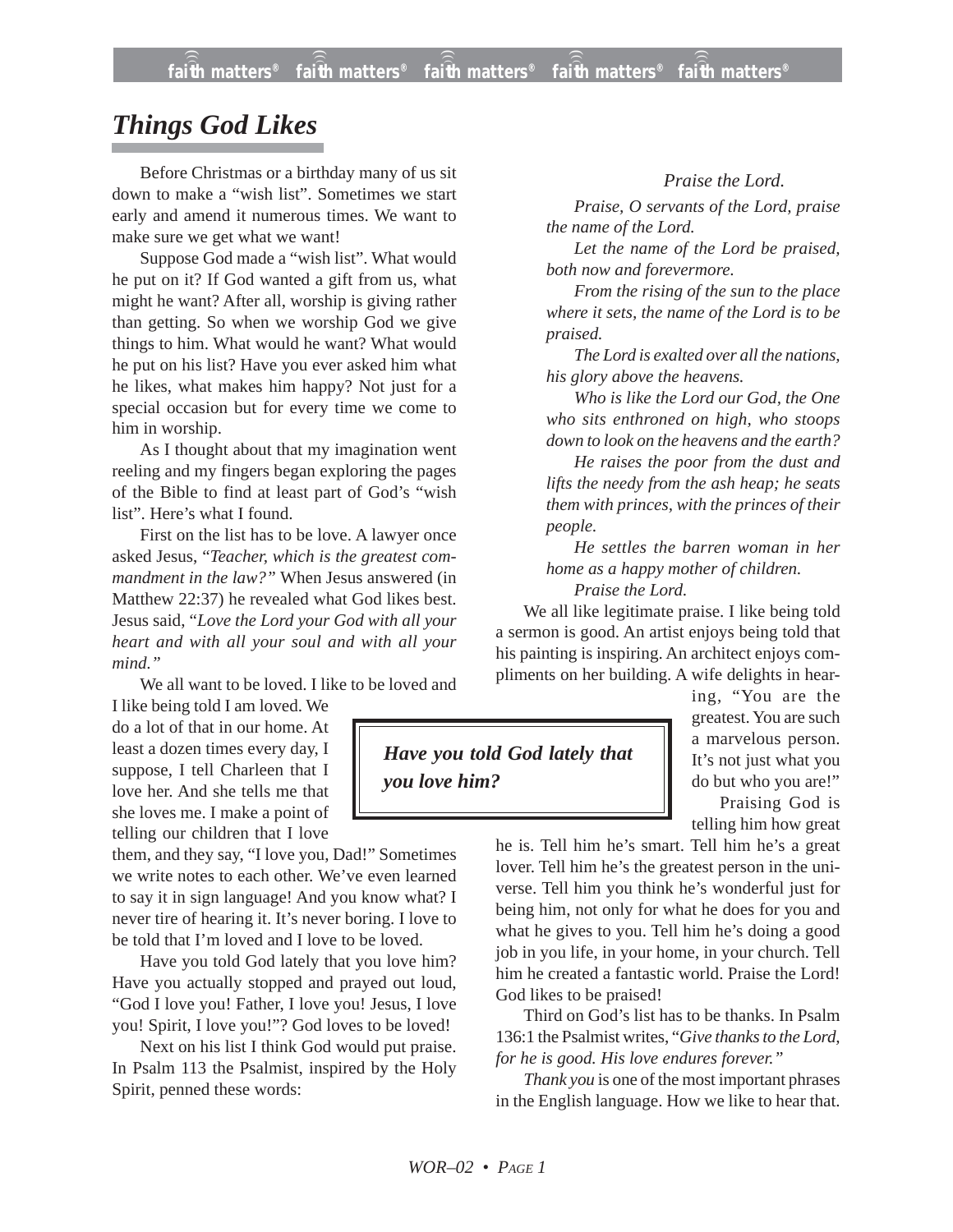How easily we can become hurt if we do something for someone and we never hear a word of thanks.

When they were young we had a tradition in our family where each week I would take to breakfast a different one of our four children. In their earlier years they sometimes forgot to say "thank you" and I had to remind them. It takes a little something away when you have to ask to be thanked. But now they seldom forget.

Being thanked lets me know I'm important, I'm appreciated, I matter and what I did is significant. I like to be thanked. God likes to be thanked, too. Often we are reluctant to thank God but all too ready to ask God. We may be dissatisfied with what God has done in our lives. We complain that he doesn't quite measure up to all of our expectations. But how he delights when our heart attitude causes us to say "thank you"!

Do you regularly thank God as part of your worship? It's true that many of us thank God for our food and I wouldn't discourage that at all. However, I think my mother may have had it right when she said that God must often say, "Are you eating again?" Thank God for life, for salvation, for health, for church, for home, for prayer, for the Bible, for friends, for fellowship, for America, for people, for heat, for light, for clothes, for everything.

God rebuked me about something awhile back. One day I was feeling rather sorry for myself. I thought my problems were pretty big and pretty heavy. Then I spent a few minutes reading from the book *Tracks of a Fellow Struggler* by John Claypool. In that little book he shares his broken heart over the acute leukemia of his 8-year-old daughter Laura Lue who lived 18 months 10 days from diagnosis to death. As I put down the book I switched from self-pity to worship, from complaining to thanksgiving, from my puny problems to God's great goodness.

Tell him! Thank him! God likes thanks!

Fourth on the list is an item that most of us probably wouldn't include. It is fear. Psalm 96:9 tells us to "*Worship the Lord in the splendor of his holiness; tremble before him, all the earth."* And Deuteronomy 6:1-2:

*These are the commands, decrees and laws the Lord your God directed me to teach you to observe in the land that you are crossing the Jordan to possess, so that your children and their children after them may fear the Lord your God as long as you live by keeping all his decrees and commands that I give you, and so that you may enjoy long life.*

Clearly the Bible calls us to fear God, yet we are also told that we need not fear when God is near! We need not fear in the sense of fright or terror or unjust harm. Yet, we ought to fear God in the sense of awe, of grandeur, of respect, of seriousness. We must be extremely careful that we do not become so "chummy" with God that we fail to treat him as God. He is the mighty Creator and we are sinful creatures. There is no place for a cavalier or light attitude toward God or in his presence. Just as we ought to have a legitimate fear of the police or the president or of our parents, so we ought to fear God.

Some people blasphemously joke about God. We run into his presence in prayer and speak to him with less respect than we speak to our family pet. We fall asleep talking to him. We wear our most casual clothes to worship him. We break appointments we have made with him.

All of this is sin! God does not like getting less respect than we would give to total strangers on the street. We need to shape up our relationship to God. We need to step into his presence in awe, trembling and in fear. He is God! God deserves our fear!

To the list we have to add trust. Proverbs 3:5 tells us, "*Trust in the Lord with all your heart and lean not on your own understanding."* A huge compliment accompanies trust. We trust a doctor to do the right thing when we are unconscious. We trust the Trust Department of a bank to care for our assets after we die. We trust a counselor to keep a secret that could devastate us. And when we trust God we are giving him our ultimate compliment. Our trust tells him that we have complete confidence in his ability to plan our lives and protect our futures.